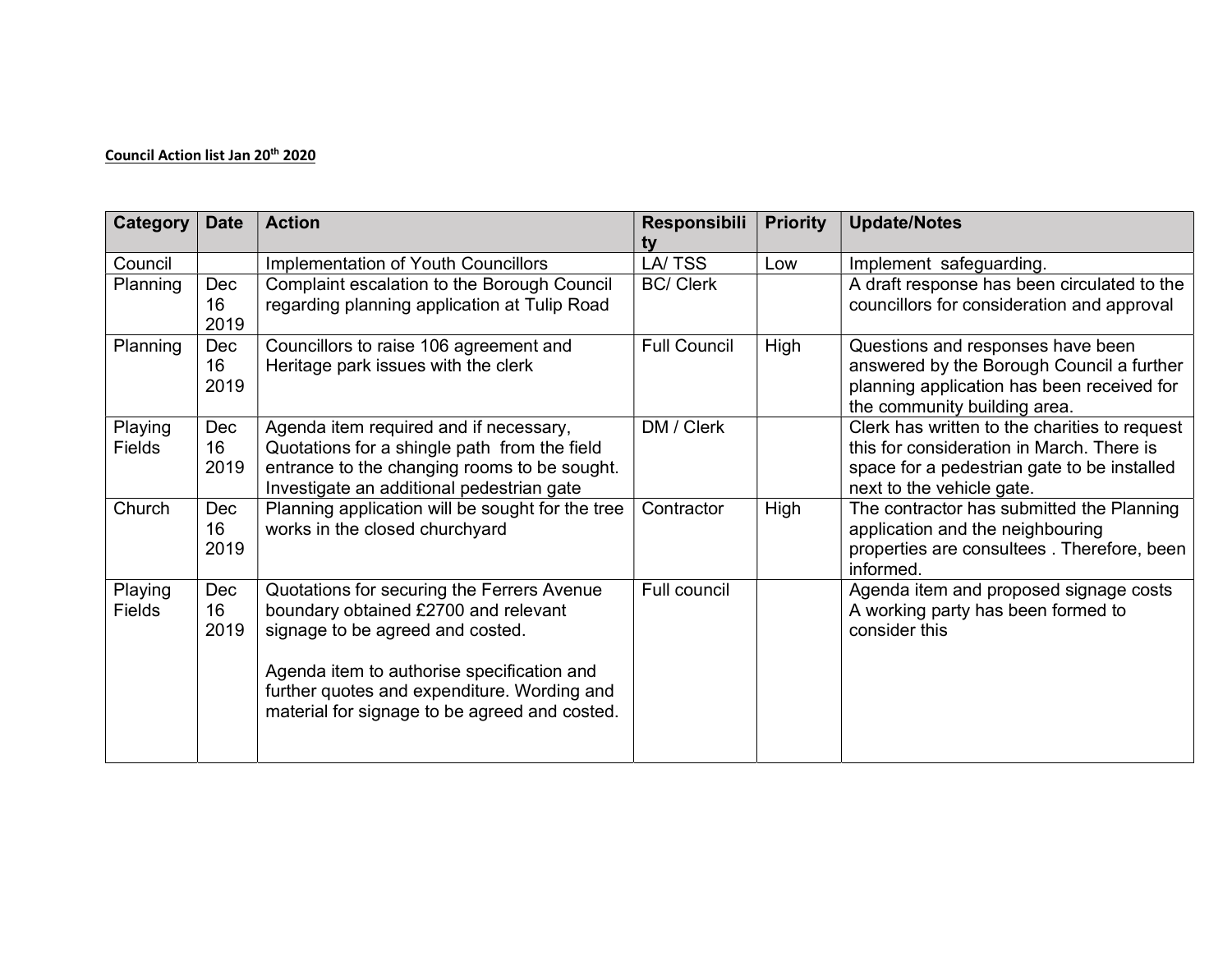| <b>Category</b>             | <b>Date</b>       | <b>Action</b>                                                                      | Responsibili<br>ty                     | <b>Priority</b> | <b>Update/Notes</b>                                                                          |
|-----------------------------|-------------------|------------------------------------------------------------------------------------|----------------------------------------|-----------------|----------------------------------------------------------------------------------------------|
| Highways                    | Dec<br>16<br>2019 | Road markings on Wakefield Avenue<br>junctions and Ferrers Avenue and Redhill lane | County<br><b>Councillor P</b><br>White | High            | Email sent to P White 03.02.20 requesting<br>that road marking is addressed.                 |
| Highways                    | Dec<br>16<br>2019 | Disabled parking bay requested near the bank                                       | County<br><b>Councillor P</b><br>White |                 | Email sent to P White 03.02.20 requesting<br>that road marking is addressed.                 |
| Borough<br>Council          | Dec<br>16<br>2019 | Dog bins Elm Lane                                                                  | <b>G</b> Raybould                      |                 |                                                                                              |
| Borough<br>Council          | Dec<br>16<br>2019 | Camera requested for the bins in Duke Street<br>mattress removed                   | G Raybould                             |                 |                                                                                              |
| Borough<br>Council          | Dec<br>16<br>2019 | Drain Cover replacement Duke Street Car<br>park                                    | G Raybould'                            |                 |                                                                                              |
| Borough<br>Council          | Dec<br>16<br>2019 | Air pollution monitored to be installed                                            | G Raybould'                            |                 |                                                                                              |
| Finance                     | Dec<br>16<br>2019 | Training and implementation of Scribe                                              | <b>Clerk</b>                           | High            | Package purchased training booked 23rd<br>Jan completed. Accounts set up to be<br>completed. |
| Finance                     | Dec<br>16<br>2019 | <b>Bank Mandate</b>                                                                | <b>Clerk</b>                           | High            | Online Form in progress awaiting<br>signatures                                               |
| <b>Best Kept</b><br>Village | Dec<br>16<br>2019 | Letter to organisations meeting.                                                   | Κ<br>England/Cler<br>k                 | Medium          | Letter written and distributed meeting 10th<br>Feb                                           |
| County<br>Council           | Jan<br>2020       | To remove the silk mill, Sign from the village                                     | County<br>Council.                     | Low             | Fault logged 03.02.20 4187669                                                                |